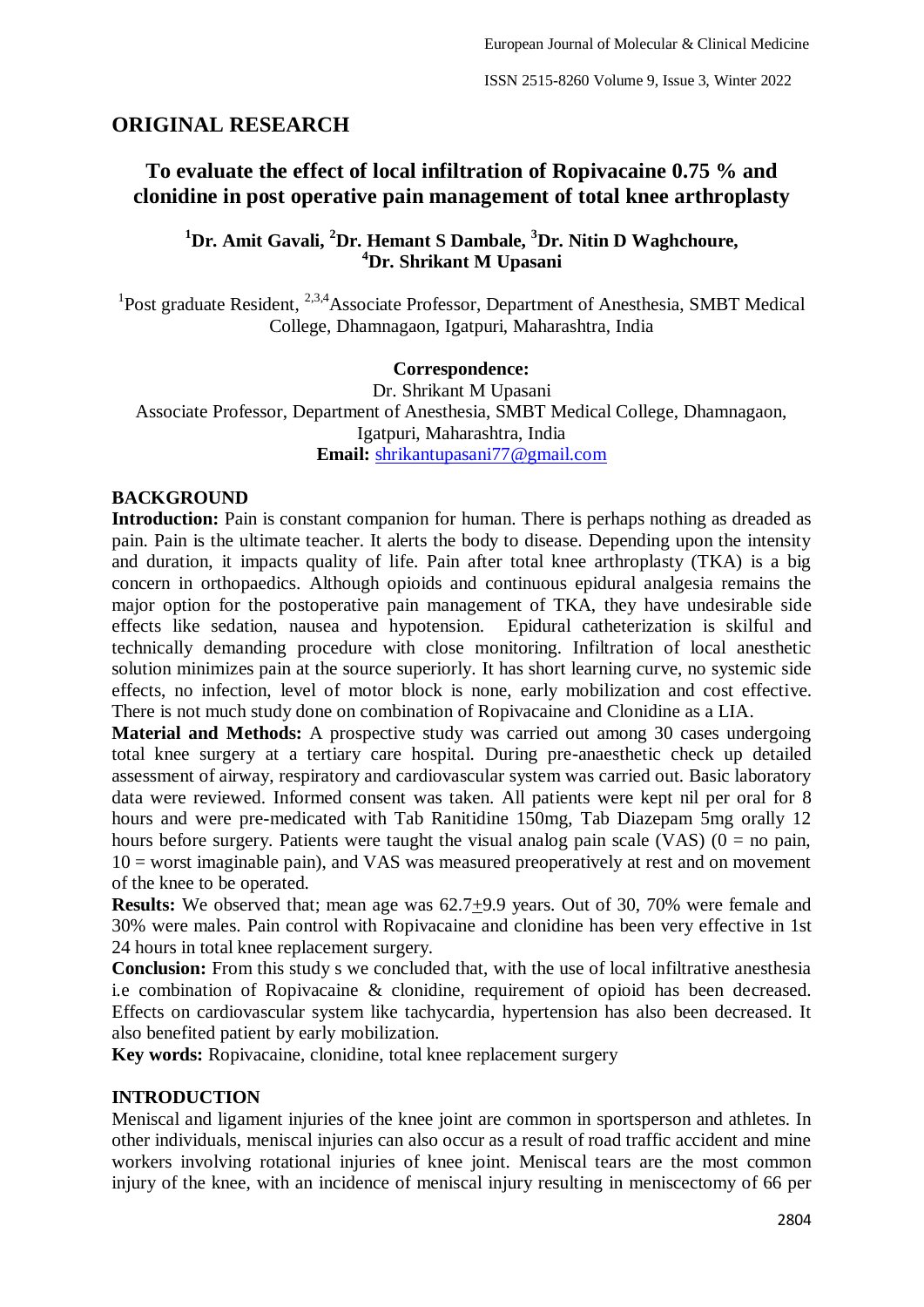100,000 population per year. Menisci are essential for the normal function of the knee joint.  $1$ -3

Ropivacaine is an amino amide local anaesthetic. It has similar duration of action but lesser systemic toxicity as compared to Bupivacaine so larger doses of it can be administered. It also has an inherent local vasoconstrictor effect which may help prolong its duration of action locally. All these characteristics make it a more suitable local anaesthetic for Intra-articular injection as compared with Bupivacaine.<sup>4</sup>

Another advent in post arthroscopy analgesia includes multimodal pain therapy. (Balanced analgesia). The rationale for this therapy is to achieve sufficient analgesia byadditive or synergistic effects of different analgesics, with concomitant reduction of sideeffects of each drug because of reduced dosage of each drug. Common combinations oflocal anaesthetics with drugs like Morphine, Ketorolac etc have been tried with good.<sup>5</sup>

In our study, we infiltrate Inj.Ropivacaine 0.75% and clonidine to a patient who underwent total knee arthroplsty. Ropivacaine is long acting local anesthetic agent, ropivacaine, with its efficacy, lower propensity for motor block and reduced potential for CNS toxicity and cardiotoxicity, appears to be an important option for regional anaesthesia and for the management of postoperative pain management. Clonidine, an alpha-2 adrenergic receptor agonist, has well-established role in acute perioperative pain management.

## **AIM**

To evaluate the effect of local infiltration of Ropivacaine 0.75 % and clonidine in post operative pain management of total knee arthroplasty.

### **MATERIAL AND METHODS**

A prospective study was carried out among 30 cases undergoing total knee surgery at a tertiary care hospital. During pre-anaesthetic check up detailed assessment of airway, respiratory and cardiovascular system was carried out. Basic laboratory data were reviewed. Informed consent was taken. All patients were kept nil per oral for 8 hours and were premedicated with Tab Ranitidine 150mg, Tab Diazepam 5mg orally 12 hours before surgery. Patients were taught the visual analog pain scale (VAS) ( $0 =$  no pain,  $10 =$  worst imaginable pain), and VAS was measured preoperatively at rest and on movement of the knee to be operated.

As per ASA I and ASA II criteria and considering inclusion and exclusion criteria, patient undergoing unilateral TKA had been selected and consent was taken from patient for enrolment into the study and entire procedure was explained a day prior to surgery.

Under all aseptic precaution sub arachnoid block with bupivacaine 0.5% (hyperbaric) 0.6ml/10kg, was given in sitting position with 25G quincke's needle at L3-L4 space by midline approach.

Local infiltrative anesthesia, consisting of Ropivacaine 0.75% (2 mg/kg) with Clonidine 75 mcg and Normal Saline was added accordingly to make 25 ml solution, it was locally infiltrated at supra-patellar pouch, synovium around quadriceps tendon , patellar fat pad, Median meniscus capsular attachment, posterior-medial capsule, postero-lateral capsule, Medial Retinaculum and Lateral retinaculum.

Assessment of pain was done on visual analogue scale every 4 hourly in first 24 hour was done. VAS grading system is as follows –

0 - No pain

1-3 - Mild pain

4-6 - Moderate pain

7-9 - Very severe pain

10 - Worst pain possible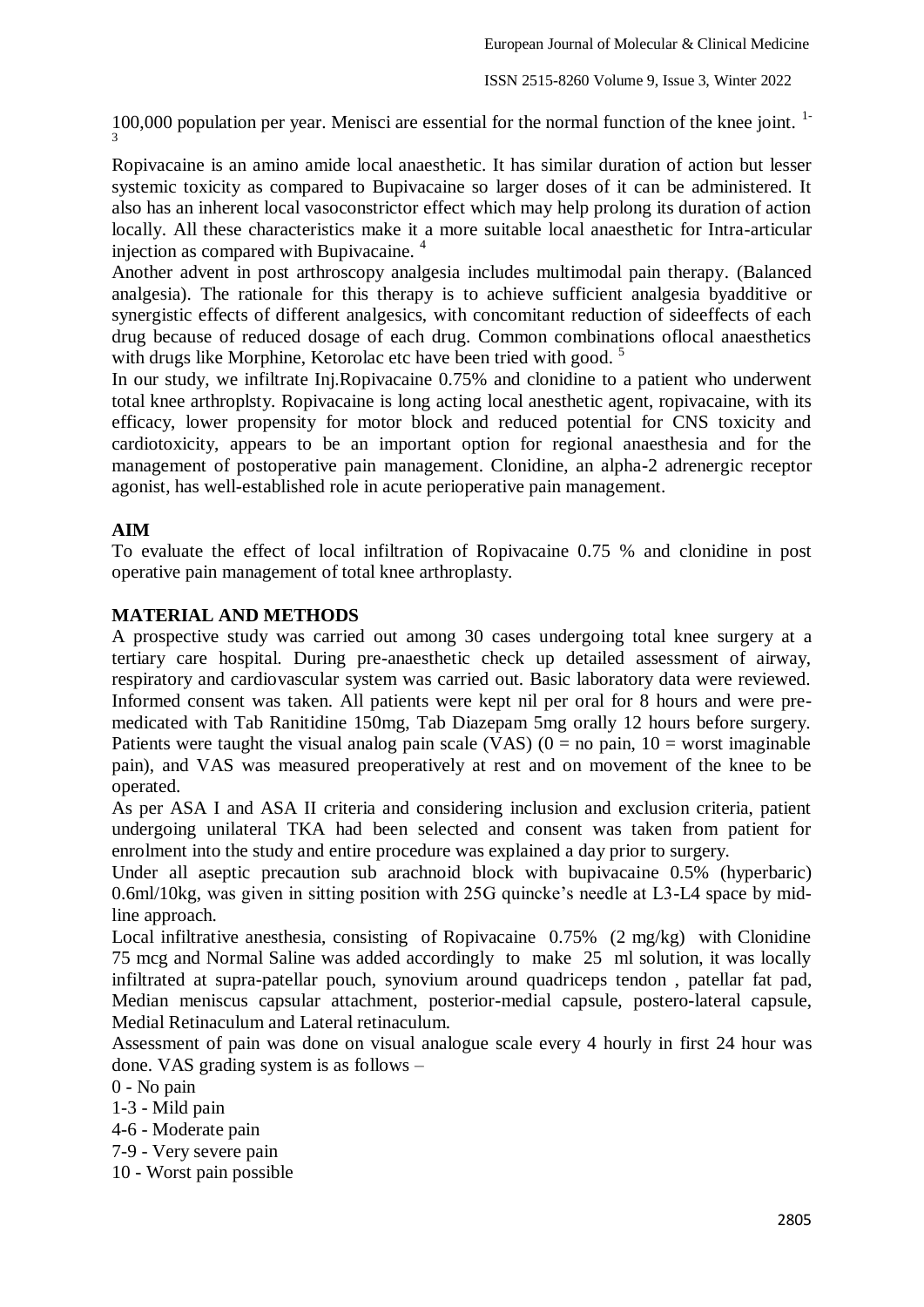# **RESULTS**

We observed that; mean age was  $62.7+9.9$  years. Out of 30, 70% were female and 30% were males.

**Table 1: Visual Analogue Score** 

| <b>VAS</b> | <b>Mean</b> | <b>SD</b> |
|------------|-------------|-----------|
| 0 hours    | 0.06        | 0.25      |
| 4 hours    | 0.06        | 0.25      |
| 8 hours    | 0.3         | 0.6       |
| 12 hours   | 0.76        | 0.7       |
| 16 hours   | 1.5         | 0.9       |
| 20 hours   | 1.7         | 0.8       |
| 24 hours   | 2.2         | 1.01      |

Applying repeated ANOVA, p<0.000001\*, shows statistical significance VAS score showed increasing trend.

# **Figure 1: Rescue analgesia**



Initially rescue analgesia was not needed. As time increased need also increased

# **Table 2: Respiratory rate**

| <b>Respiratory rate</b> | <b>Mean</b> | <b>SD</b> |
|-------------------------|-------------|-----------|
| 0 hours                 | 14.2        | 0.5       |
| 4 hours                 | 14.1        | 0.5       |
| 8 hours                 | 13.8        | 0.8       |
| 12 hours                | 13.7        | 1.1       |
| 16 hours                | 14.3        | 0.8       |
| 20 hours                | 14.4        | 0.9       |
| 24 hours                | 14.5        | 0.8       |

Respiratory rate showed decreasing trend and after 16 hours it started increasing. Applying repeated ANOVA, p<0.0004\*, shows statistical significance.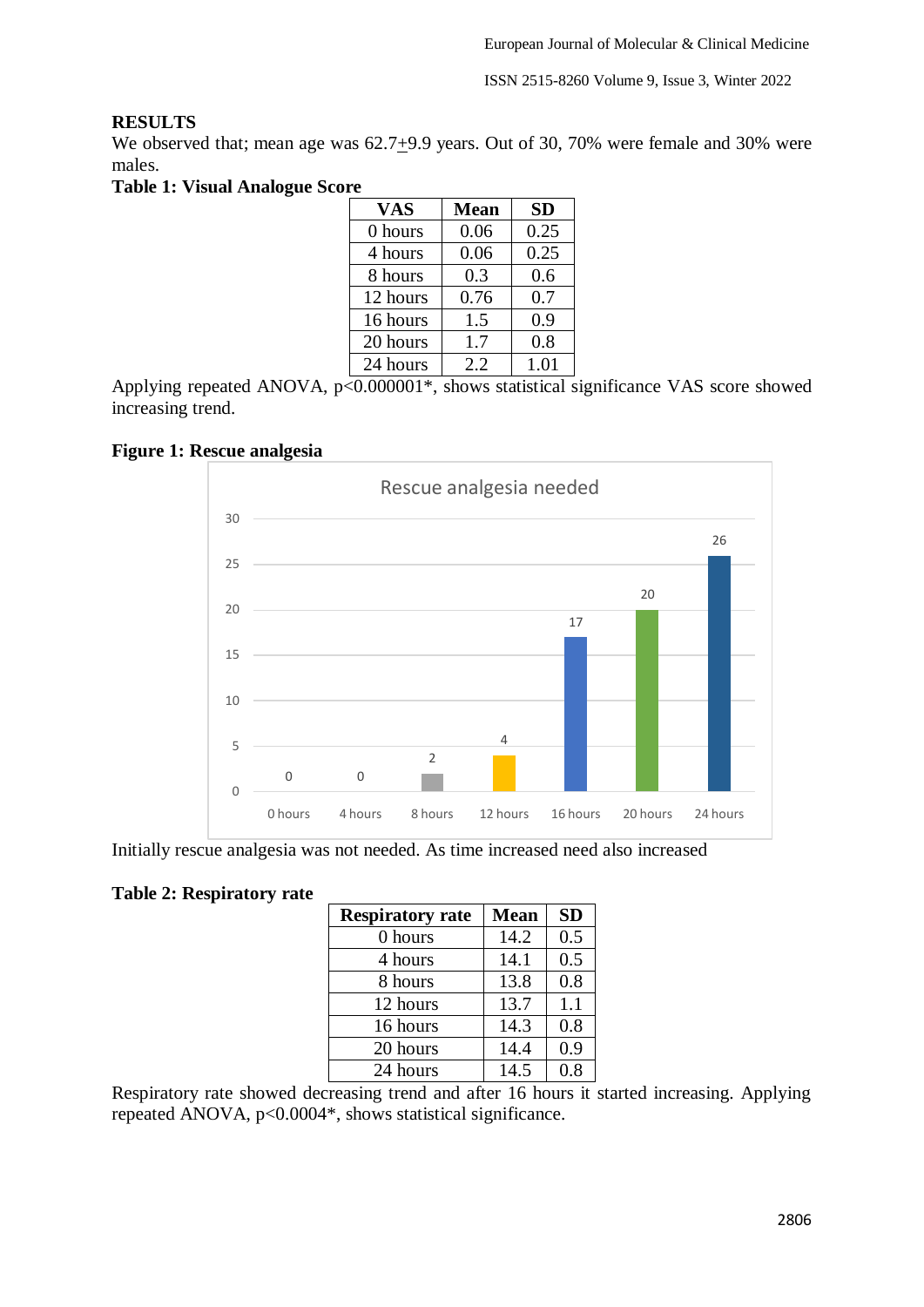#### ISSN 2515-8260 Volume 9, Issue 3, Winter 2022



#### **Figure 2: Ramsey sedation score**

Ramsey score started increasing after 16 hours. Pain control with Ropivacaine and clonidine has been very effective in 1st 24 hours in total knee replacement surgery.

## **DISCUSSION**

We observed that; mean age was  $62.7+9.9$  years. Out of 30, 70% were female and 30% were males. Applying repeated ANOVA, p<0.000001\*, shows statistical significance VAS score showed increasing trend. Initially rescue analgesia was not needed as time increased need also increased. Suresh, A et al <sup>(6)</sup> showed statistical significance, rescue analgesia was needed after 24 hours. Respiratory rate showed decreasing trend and after 16 hours it started increasing. Suresh,  $\overrightarrow{A}$  et al  $^{(6)}$  showed similar respiratory rate. Applying repeated ANOVA, p<0.0004\*, shows statistical significance. Ramsey score started increasing after 16 hours. Pain control with Ropivacaine and clonidine has been very effective in 1st 24 hours in total knee replacement surgery. On analysis of results by Suresh, A et al  $<sup>(6)</sup>$ , the authors concluded</sup> that the use of dexmedetomidine at 2 μg/kg doses in femoral nerve block is superior to 1 μg/kg for providing analgesia after TKA. Meta-analyses by Karlsen APH et al (7) demonstrated a statistically significant 0–24 hour postoperative morphine sparing effect of 6 mg  $(95\% \text{ CI: } 3.2 \text{ to } 8.7; \text{ P} < 0.0001)$ , and a reduction in pain scores at rest at 6 hours postoperatively of 7 mm (1 to 14;  $P = 0.02$ ), at 24 hours at rest of 5 mm (3 to 8; P<0.0001), and at 24 hours during movement of 3 mm (-4 to 10;  $P = 0.41$ ). study by Kirkham KR et al <sup>(8)</sup> showed that based on 11 randomised controlled trials, which included a total of 628 participants, we showed that femoral nerve block reduced pain scores at rest at all time periods examined; the trial sequential analysis further confirmed that the threshold for reliable evidence was reached. Pain scores in the early, intermediate and late postoperative periods were significantly lower in patients who received a femoral nerve block.

### **CONCLUSION**

From this study conducted by us we concluded that, with the use of local infiltrative anesthesia i.e combination of Ropivacaine & clonidine, requirement of opioid has been decreased. Effects on cardiovascular system like tachycardia, hypertension has also been decreased. It also benefitted patient by early mobilization